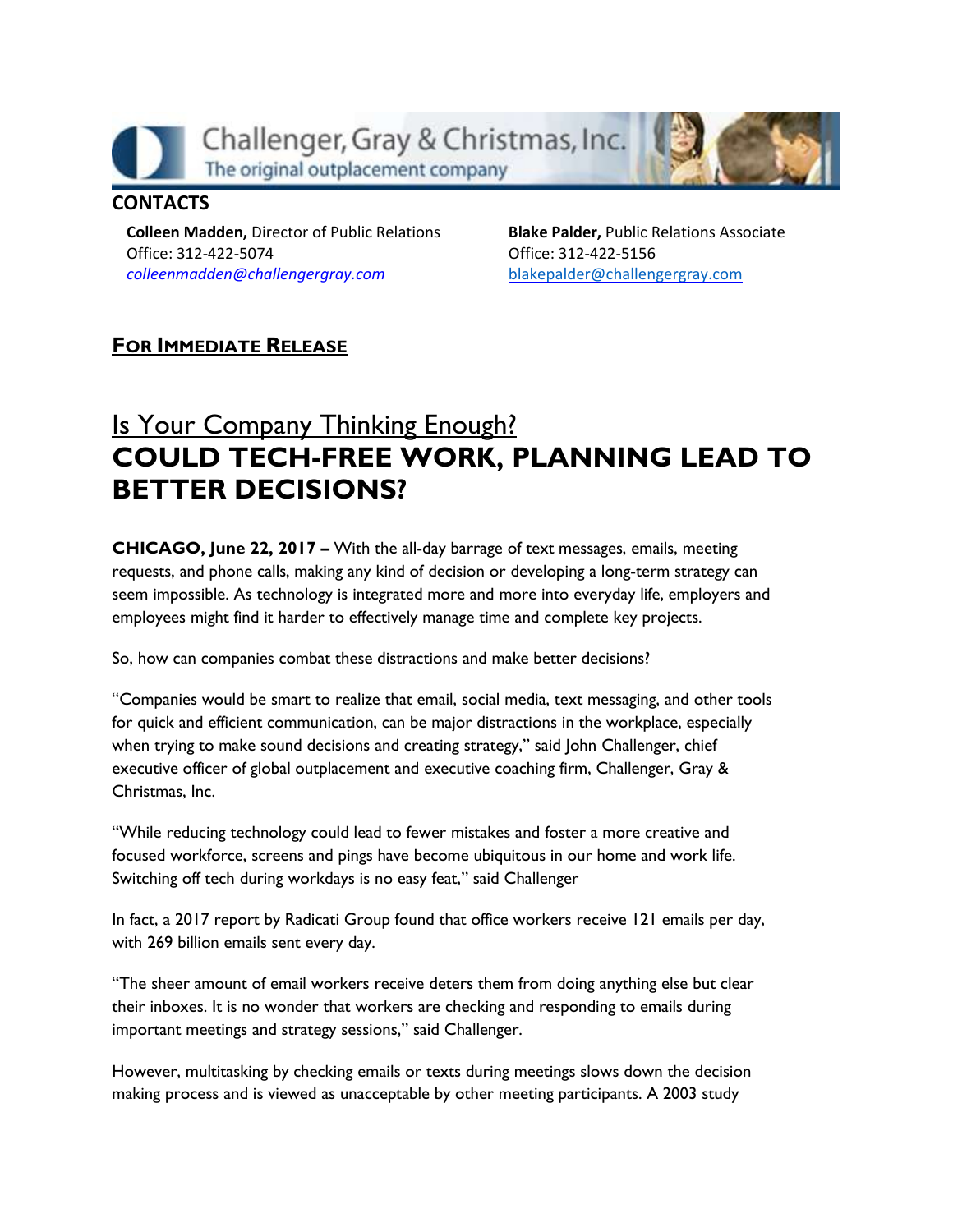entitled *Perceptions of Civility for Mobile Phone Use in Formal and Informal Meetings* found that 76 percent of employees believe checking emails or texts during meetings is unacceptable.

Meanwhile, a 2014 study published in ScienceDaily in conjunction with the University of British Columbia found that checking email is a significant stressor for employees. Switching between taking notes, responding to emails, checking Facebook, and scheduling meetings not only detracts from each individual task but also causes workers additional stress, not an ideal atmosphere for decision-making.

"Employers should encourage employees to set goals for how long to focus on a task without distraction and to use only one screen at a time. Employers can also install anti-distraction programs to help workers remain on task. While these measures are not fool-proof, they can lead to a more productive workday and better time management.

"Successful people and organizations know when to pull back in order to make the decisions necessary to complete projects and advance strategy. Another way companies can ensure time is spent on these important decisions is to institute "no-tech" days a few times per month," offered Challenger.

Indeed, Warren Buffett estimates that he has spent 80 percent of his career thinking and reading, while AOL CEO Tim Armstrong instructs management to spend 4 hours per week just thinking, according to an 2016 INC post.

Reducing technology use can save time in the decision making process, but the key to effective decision making is thinking and planning. According to the same [INC](http://www.inc.com/empact/why-successful-people-spend-10-hours-a-week-just-thinking.html) article, the ideal decision will have "maximum impact with minimum intervention" much like a surgery. In order to make these concise, impactful decisions, management needs to spend more time planning than acting.

While there is no secret formula to making perfect decisions all the time, removing distracting technology and effectively planning can help management make decisions that are more impactful.

Challenger offered these tips to help organizations make better decisions:

Take Away the Tech: "No-Tech Days" may not be popular at first, but the result is a workforce dedicated to solving pressing issues and making decisions that will contribute to the company's overall strategy, potentially positively impact the bottom line.

Write Instead of Type: Studies have shown that writing notes during meetings helps employees retain information rather than typing them, according to a 2014 study published in Psychological Science called *The Pen Is Mightier Than the Keyboard: Advantages of Longhand Over*